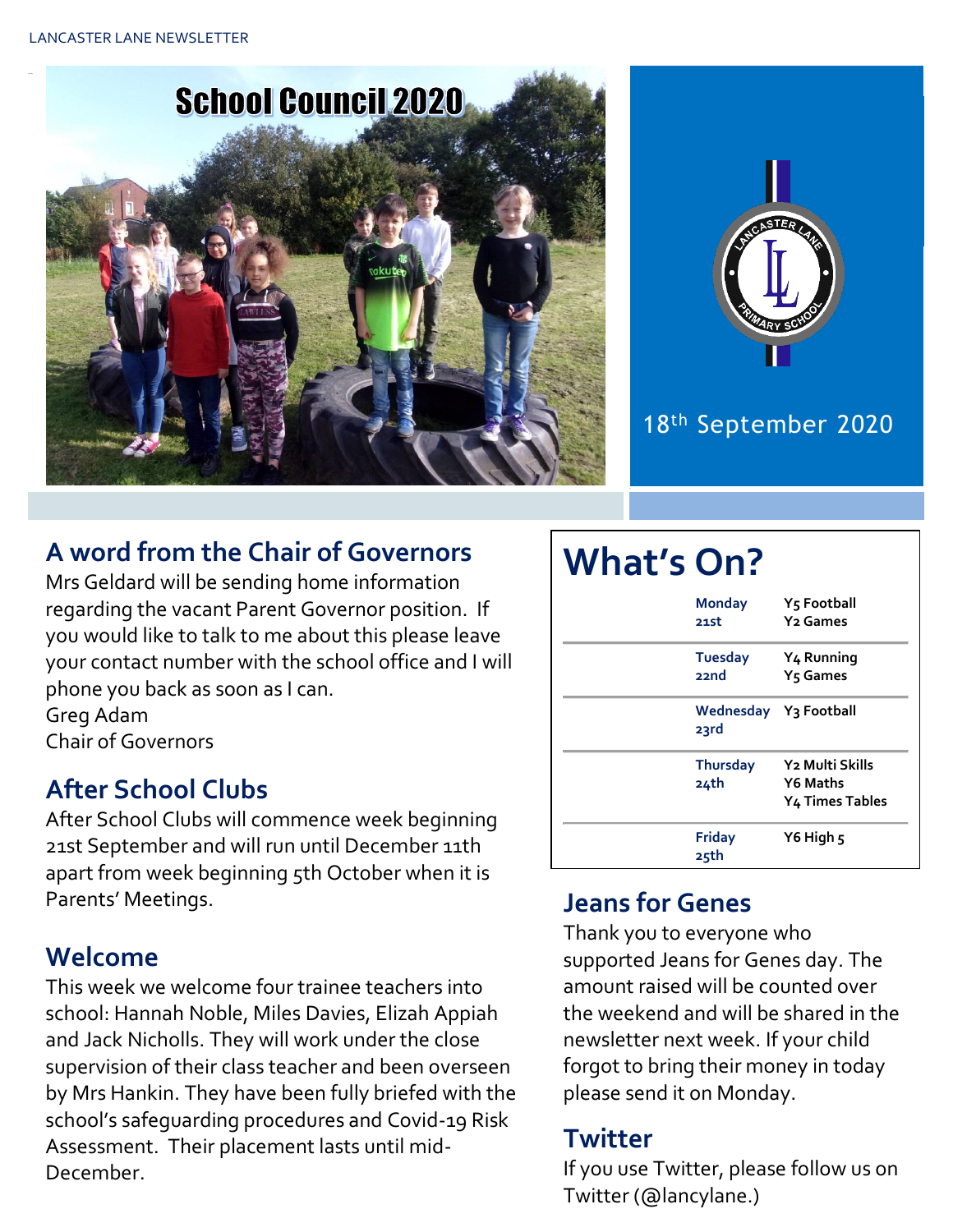#### **Parents' Meetings**

The new dates have been scheduled for Tuesday 6th, Wednesday 7th and Thursday 8th October. These will take place either via Teams or by telephone. Please see the attached parents' guide to Teams. A ParentMail will be sent out early next week for you to book your slot.

#### **Toast**

Unfortunately, the system for bringing in toast money on a Monday morning isn't working. From next week, if your child would like a slice of toast they can bring in 20p into school each morning.

#### **Covid 19 risk Assessment**

As mentioned previously, our Risk Assessment for dealing with Covid-19 is dynamic and the procedures we have put into place will need to be tweaked as time goes on. For major changes, I will send a separate ParentMail. Otherwise I will make Changes To Our Risk Assessment a regular item in the weekly newsletter.

#### **Changes To Our Risk Assessment**

1. Following a lengthy discussion with the H & S adviser allocated to our school, we are now having two sittings in the hall for dinners (with a thorough wipe down of tables in between). Children will still be in their class bubbles.

This came into effect this week and is working well and has resulted in the children having a longer period to play outside over the dinner time break.

2. Parents of Early Learners children are now waiting in the toadstool area just before 9am.

#### **Drop Off Time**

Please may I cordially remind parents that our staggered drop off time starts at 8.45am and that parents should not arrive at school before then. If there is a bit of a queue to enter school, please remember to maintain a 2m social distance from other parents. Likewise, afternoon pick up starts from 3.15pm. Please do not arrive at school before this time. Thank you for your cooperation in this matter.

#### **One Way System**

Scholl operates a voluntary one way system in which parents / grandparents collecting children should come up Hunters Road from Mendip Road.